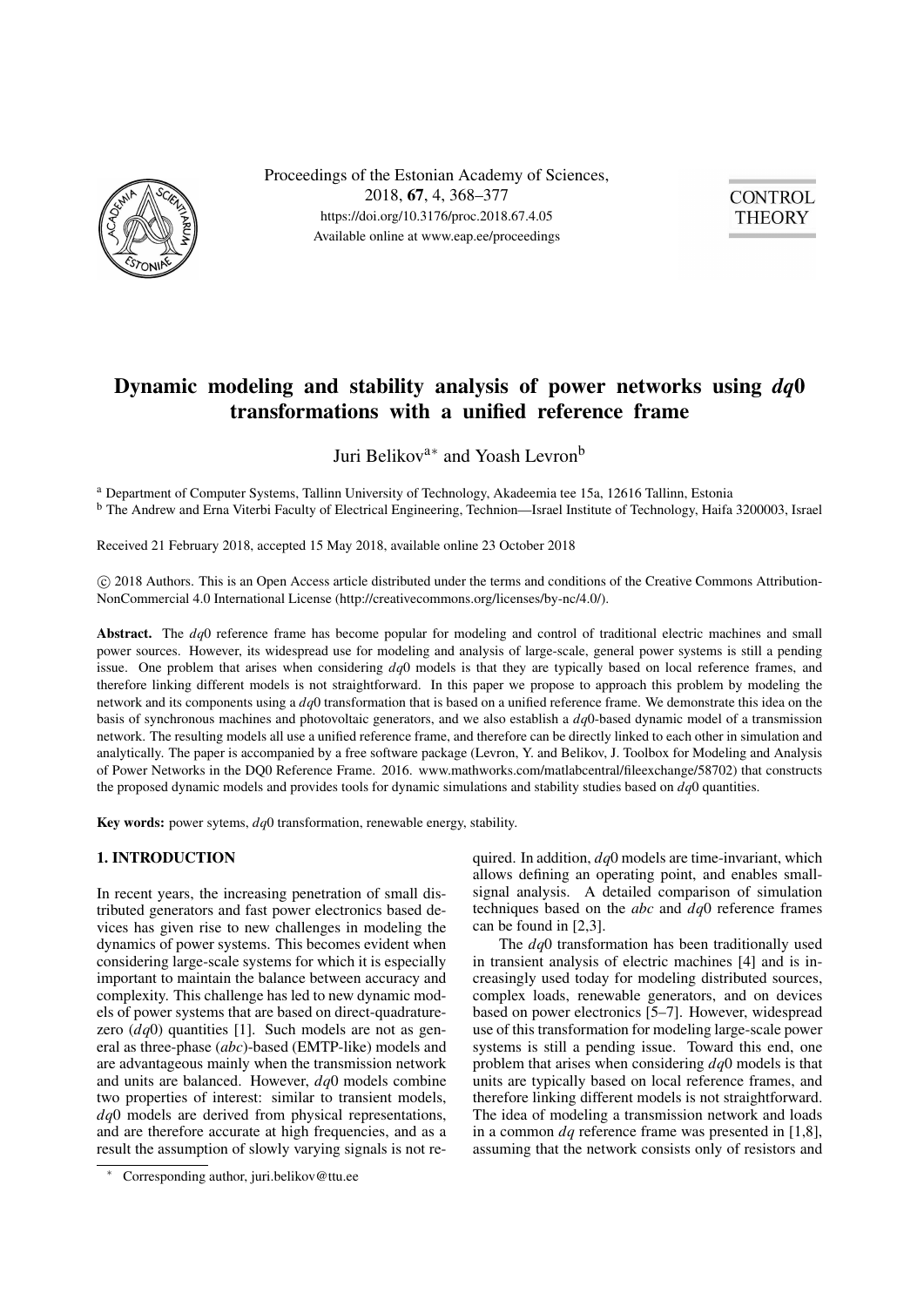inductors. These works consider a common reference frame, meaning that all the units and the network share the same reference, see [\[9\]](#page-8-7). Work [\[10\]](#page-8-8) presents *dq*0 based models of three-phase networks with *RL* elements. Work [\[11\]](#page-8-9) develops a small-signal *dq*0 model of a microgrid that includes synchronous machines and electronically interfaced distributed generators. In addition, an attempt to derive a model of a general network is presented in [\[12\]](#page-8-10), where it is shown how to construct a state-space model of the network that is nonminimal. A further extension of this paper is presented in [\[13\]](#page-8-11).

In this paper we continue these ideas and propose a method for modeling the network and its components using a *dq*0 transformation that is based on a unified reference frame, where the main objective is to create *dq*0 based models of large-scale power systems that are both accurate and time-invariant. The resulting models all use a unified reference frame, and therefore can be directly linked to each other in simulation and analytically. We open the paper by recalling the basic transformation from one reference frame to another and demonstrate this process using the classic example of a synchronous machine connected to an infinite bus. The paper then extends this example and presents a *dq*0-based dynamic model of a general transmission network, using ideas presented in [\[10,](#page-8-8)[14\]](#page-8-12) and based on the network topology defined in MATPOWER [\[15\]](#page-8-13). We also develop models of several typical units. This approach is demonstrated numerically in a dedicated software tool available in [\[16\]](#page-8-14). Several numeric examples are described in detail: a 4-bus system showing comparison between quasi-static, *abc*-, and *dq*0-models; a 14-bus system illustrating the joint dynamics of synchronous machines, photovoltaic generators, and the transmission network; and a large 200-bus system demonstrating small-signal analysis.

### 2. PRELIMINARIES AND A MOTIVATING EXAMPLE

Consider a reference frame rotating with an angle of  $\theta(t)$ . For instance, in a synchronous machine,  $\theta(t)$ is typically selected to be the rotor electrical angle. Let  $\zeta$  represent the quantity to be transformed (current, voltage, or flux), and use the compact notation  $\zeta_{abc}$  =  $[\zeta_a, \zeta_b, \zeta_c]^\mathsf{T}$ ,  $\zeta_{dq0} = [\zeta_d, \zeta_q, \zeta_0]^\mathsf{T}$ . Then, the *dq*0 transformation can be written as [\[4,](#page-8-3) Appendix C]

<span id="page-1-0"></span> $\tilde{\zeta}_{d\rho 0} = T_{\theta} \zeta_{abc}$  (1)

with

$$
T_{\theta} = \frac{2}{3} \begin{bmatrix} \cos(\theta) & \cos(\theta - \frac{2\pi}{3}) & \cos(\theta + \frac{2\pi}{3}) \\ -\sin(\theta) & -\sin(\theta - \frac{2\pi}{3}) & -\sin(\theta + \frac{2\pi}{3}) \\ \frac{1}{2} & \frac{1}{2} & \frac{1}{2} \end{bmatrix}.
$$

Further in this paper we aim to explore an alternative reference frame that rotates with the unified angle  $\omega_s t$ ,

where  $\omega_s$  is the steady-state system frequency or the frequency of an infinite bus, see [\[17\]](#page-8-15) for more details. We will show that such selection provides several advantages in the connectivity of a large variety of system components and also can be used to derive compact and easyto-use small-signal models describing the power system dynamics. The *dq*0 transformation can be redefined with respect to a new reference frame rotating with an angle  $\omega_s t$  by direct substitution of  $\theta = \omega_s t$  in [\(1\)](#page-1-0) as

<span id="page-1-3"></span>
$$
\zeta_{dq0} = T_{\omega_s} \zeta_{abc}.
$$
 (2)

A formula that allows conversion of signals from the standard reference frame (defined with respect to  $\theta$ ) to the new frame (defined with respect to  $\omega_s t$ ) is given as

<span id="page-1-2"></span>
$$
\begin{bmatrix} \zeta_d \\ \zeta_q \\ \zeta_0 \end{bmatrix} = \begin{bmatrix} \sin(\delta) & \cos(\delta) & 0 \\ -\cos(\delta) & \sin(\delta) & 0 \\ 0 & 0 & 1 \end{bmatrix} \begin{bmatrix} \tilde{\zeta}_d \\ \tilde{\zeta}_q \\ \tilde{\zeta}_0 \end{bmatrix},
$$
 (3)

where  $\delta(t) = \theta(t) - \omega_s t + \pi/2$ , the variables  $\tilde{\zeta}_d$ ,  $\tilde{\zeta}_q$  are defined with respect to  $\theta$ , and  $\zeta_d$ ,  $\zeta_q$  are defined with respect to ω*<sup>s</sup> t*.

To explain the idea of a unified reference frame, we start by recalling a classical model of a synchronous machine connected to an infinite bus, and present both models using a unified reference frame. Assume a simplified synchronous machine represented as an ideal voltage source behind a synchronous inductance  $\tilde{L}_d$ . The machine is connected to an infinite bus, as shown in Fig. [1.](#page-1-1) Both the infinite bus and the internal synchronous machine are represented as voltage sources. The synchronous machine voltage is  $\tilde{v}_d = 0$ ,  $\tilde{v}_q = V_e$ ,  $v_0 = 0$ , with a reference angle of  $\theta$ . In this example  $\theta$  is the electric angle of the rotor in respect to the stator. The infinite bus has a constant frequency of  $\omega_s$ , so its voltage is given by  $v_d = V_g$ ,  $v_q = 0$ ,  $v_0 = 0$ , with a reference angle of  $\omega_s t$ .

Now the goal is to construct a dynamic model of the complete system based on *dq*0 signals. However, a potential problem is that the two voltage sources are defined with respect to two different reference frames ( $\theta$ and  $\omega_s t$ ). To solve this, we choose  $\omega_s t$  as a unified reference frame for both the infinite bus and synchronous machine, and construct a model of the synchronous machine



<span id="page-1-1"></span>Fig. 1. Single-phase diagram of a simple synchronous machine (SG) connected to an infinite bus  $(\infty)$ .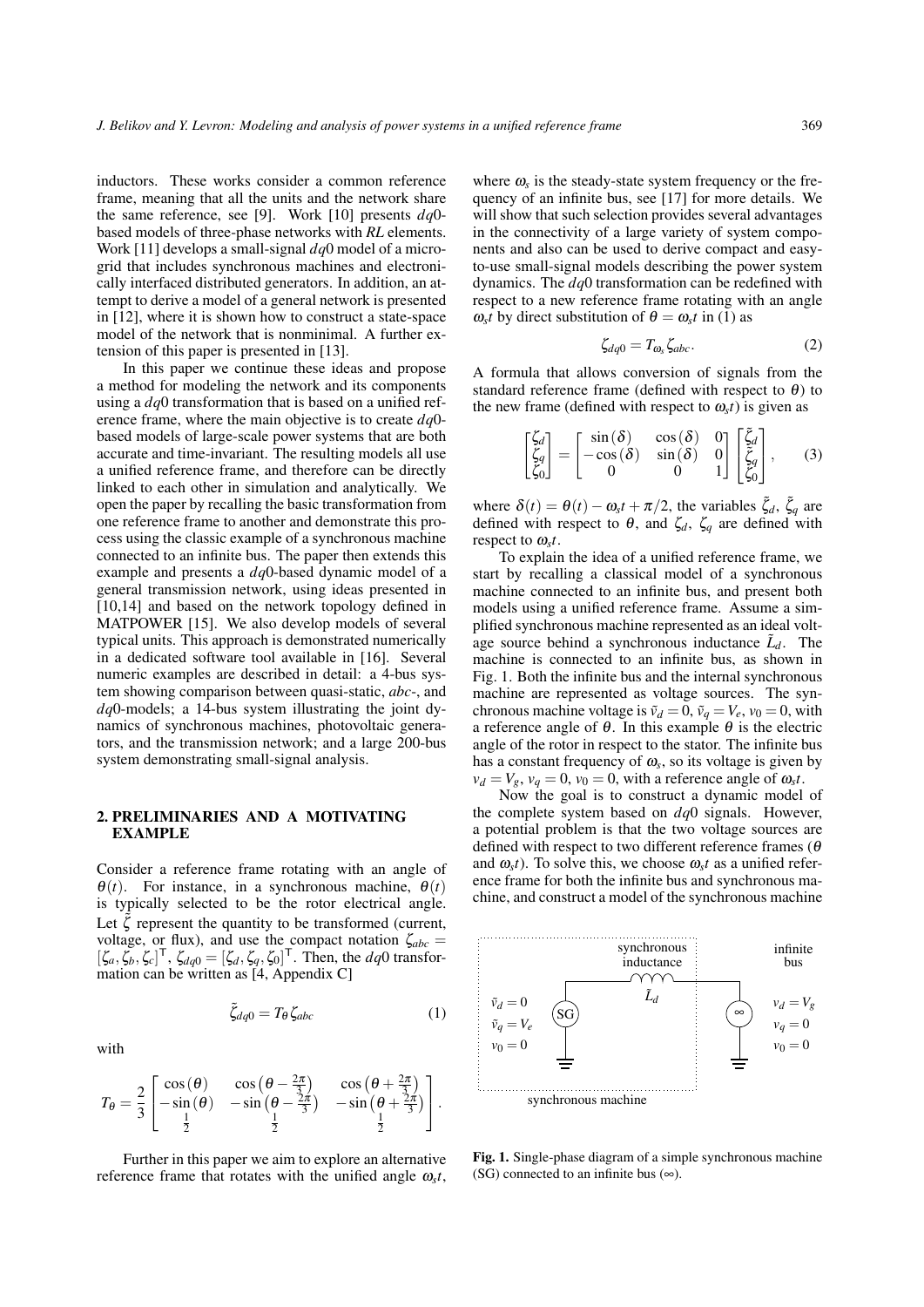using signals in this reference frame. The synchronous machine voltage is now obtained by substituting  $\tilde{v}_d = 0$ ,  $\tilde{v}_q = V_e$ ,  $v_0 = 0$  in [\(3\)](#page-1-2), which yields

<span id="page-2-0"></span>
$$
\begin{bmatrix} V_d \\ V_q \\ V_0 \end{bmatrix} = \begin{bmatrix} V_e \cos(\delta) \\ V_e \sin(\delta) \\ 0 \end{bmatrix},
$$
  
\n
$$
\delta = \theta - \omega_s t + \pi/2.
$$
 (4)

In addition, the dynamic behavior of the angle  $\delta$  is described by

<span id="page-2-1"></span>
$$
\frac{\mathrm{d}^2}{\mathrm{d}t^2}\delta = \frac{poles}{2J\omega_s} \left(-P_{3\phi} + P_m - K_d \frac{\mathrm{d}}{\mathrm{d}t}\delta\right),\tag{5}
$$

which is the classic *swing equation*. The term *J* is the rotor constant of inertia, *poles* is the number of machine poles (must be even),  $P_m$  is the mechanical power, and  $K_d$ is the damping constant. The three-phase power can be computed as  $P_{3\phi} = \frac{3}{2} (v_d i_d + v_q i_q + 2v_0 i_0)$ . Let  $\delta = \phi_1$ , then the combination of  $(4)$  and  $(5)$  results in a state– space model given as

<span id="page-2-6"></span>
$$
\frac{d}{dt}\phi_1 = \phi_2,\n\frac{d}{dt}\phi_2 = \frac{poles}{2J\omega_s} \left( -\frac{3}{2}V_e(\cos(\phi_1)i_d + \sin(\phi_1)i_q) + P_m - K_d\phi_2 \right),\n v_d = V_e \cos(\phi_1), v_q = V_e \sin(\phi_1), v_0 = 0.
$$
\n(6)

Note that the model represents only the machine's voltage source and does not include the synchronous inductance, which is modeled separately in the next section.

### 3. MODELING POWER SYSTEM COMPONENTS USING A UNIFIED REFERENCE FRAME

In this section we show that this idea can be extended and that complex networks and various power system units can be connected to each other by using signals that are defined with respect to the unified reference frame. This allows us to obtain a complete model of the system that is based entirely on *dq*0 quantities, and thus provides a constructive method to analyze the system's dynamic behavior.

### 3.1. State-space models of linear passive transmission networks

We open this section by developing models of single passive components [\[18\]](#page-8-16), using the unified reference frame. The discussion that follows shows how to combine these models to describe the dynamics of general transmission networks. The dynamic model of an inductor is given in the *abc* reference frame as

<span id="page-2-2"></span>
$$
L\frac{d}{dt}I_{abc,12} = V_{abc,1} - V_{abc,2},
$$
 (7)

and can be converted to the *dq*0 frame as follows. Observe that the differentiation of  $T_{\omega_s}$  results in

<span id="page-2-4"></span>
$$
\frac{\mathrm{d}}{\mathrm{d}t}I_{dq0} = \frac{\mathrm{d}T_{\omega_s}}{\mathrm{d}t}I_{abc} + T_{\omega_s}\frac{\mathrm{d}}{\mathrm{d}t}I_{abc},\tag{8}
$$

and the derivative of  $T_{\omega_s}$  can be expressed as

<span id="page-2-3"></span>
$$
\frac{\mathrm{d}}{\mathrm{d}t}T_{\omega_{\mathrm{s}}} = \begin{bmatrix} 0 & \omega_{\mathrm{s}} & 0 \\ -\omega_{\mathrm{s}} & 0 & 0 \\ 0 & 0 & 0 \end{bmatrix}T_{\omega_{\mathrm{s}}} = \mathscr{W}T_{\omega_{\mathrm{s}}}.\tag{9}
$$

Substitute  $(7)$  and  $(9)$  into  $(8)$ , and use relations  $(2)$  to get

$$
\frac{\mathrm{d}}{\mathrm{d}t}I_{dq0,12} = \mathscr{W}I_{dq0,12} + \frac{1}{L}\left(V_{dq0,1} - V_{dq0,2}\right). \tag{10}
$$

This equation describes a state-space model of the threephase inductor. Analogously, the model of a capacitor *C* is given as

$$
\frac{\mathrm{d}}{\mathrm{d}t}\left(V_{dq0,1}-V_{dq0,2}\right)=\mathscr{W}\left(V_{dq0,1}-V_{dq0,2}\right)+\frac{1}{C}I_{dq0,1}.
$$

And for a resistor *R* the model is given by simple static relations

$$
V_{dq0} = I_3 R I_{dq0}, \t(11)
$$

where  $I_3$  denotes the  $3 \times 3$  identity matrix.

Similarly, by combining elementary passive components, any balanced transmission network can be modeled based on the unified reference frame. Define the *dq*0 signals  $v_{d,n}$ ,  $v_{q,n}$ ,  $v_{0,n}$  to be the voltages on bus *n*;  $i_{d,n}$ ,  $i_{q,n}$ ,  $i_{0,n}$  to be the injected currents to bus *n*; and  $V_d(t)$  =  $[v_{d,1}(t),...,v_{d,N}(t)]^{\mathsf{T}},$   $I_d(t) = [i_{d,1}(t),...,i_{d,N}(t)]^{\mathsf{T}},$  etc., where  $N$  is the number of buses. Assume a network with the standard branch [\[15\]](#page-8-13) as in Fig. [2.](#page-2-5)

This network can be represented in the minimal state-space form using *dq*0 signals as [\[13\]](#page-8-11)

$$
\frac{\mathrm{d}}{\mathrm{d}t}\xi = A_{\xi}\xi + B_{\xi}u,\tag{12}
$$
\n
$$
y = C_{\xi}\xi + D_{\xi}u,
$$

where  $u = [V_d, V_q, V_0]^T$  and  $y = [I_d, I_q, I_0]^T$ .



<span id="page-2-5"></span>Fig. 2. Standard branch connecting buses *i* and *k*.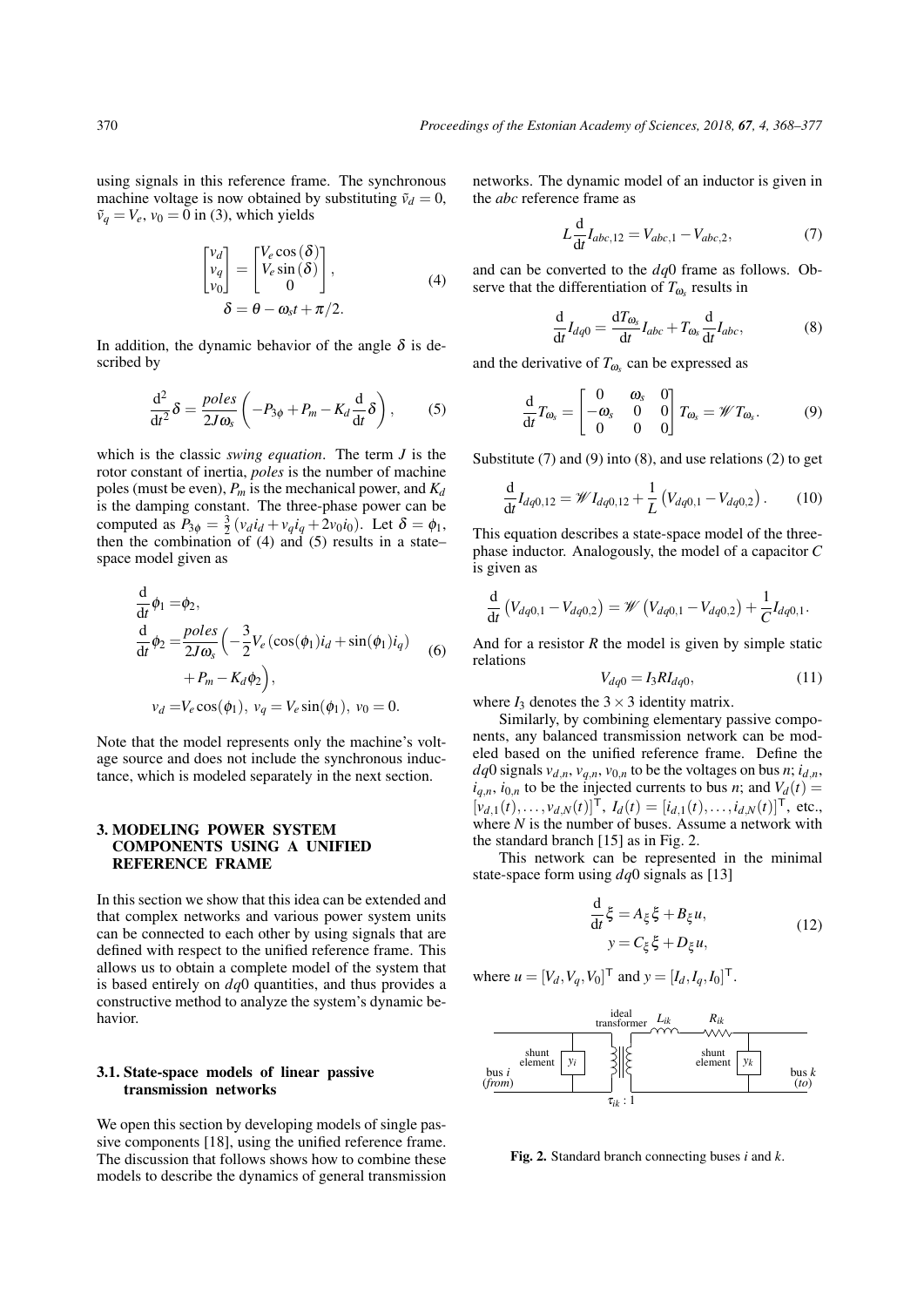In addition, often disconnected buses should be eliminated. The need for this arises in several situations:

- Sometimes certain buses are not connected to either a generator or a load. In this case the current injected into the bus is zero.
- Frequently loads are modeled as shunt elements and are integrated into the network model. In this case load buses appear as disconnected buses with zero current.
- In many scenarios there is a need to analyze the dynamics or stability of a certain subset of units in the network, typically only the generators. In such cases elimination of the disconnected buses results in a simpler dynamic model in which the inputs and outputs relate only to the required subset of buses. This is usually done after integrating the loads into the network model as shunt elements.

The dynamic model after disconnected buses have been eliminated is

$$
\frac{\mathrm{d}}{\mathrm{d}t}\tilde{\xi} = \tilde{A}_{\xi}\tilde{\xi} + \tilde{B}_{\xi}\tilde{u}, \n\tilde{y} = \tilde{C}_{\xi}\tilde{\xi} + \tilde{D}_{\xi}\tilde{u},
$$
\n(13)

where  $\tilde{u}$  and  $\tilde{y}$  represent the input/output following the reduction procedure. Bus elimination is achieved by controlling the inputs of the buses being eliminated, so that the corresponding outputs are zeroed. Assume for instance that the *i*th input and *i*th output are eliminated. This is done using the dynamic model output equation  $y = C_{\xi} \xi + D_{\xi} u$ . In case the matrix  $D_{\xi}$  of the original  $dq$ <sup>0</sup> model is diagonal, the output  $y_i$  may be zeroed by controlling the *i*th input so that  $u_i = -D_{i,i}^{-1}C_i\xi$ , where  $C_i$ is the *i*th row in matrix  $C_{\xi}$ . Thus, the input  $u_i$  and the output  $y_i$  are eliminated and will not appear in the reduced model. In more complex systems, there is a need to transform the state vector and to compute a new dynamic model such that the corresponding rows in  $\tilde{C}_{\xi}$  are also zero. This may be achieved by a *LU* decomposition of the relevant rows in  $C_{\xi}$ . More details regarding this procedure may be found in [\[16\]](#page-8-14).

#### <span id="page-3-1"></span>3.2. Physical synchronous machine

For completeness, consider a more sophisticated (physical) model of a synchronous machine [\[4\]](#page-8-3). The model presented herein captures the interaction of the direct-axis magnetic field with the quadrature-axis mmf and of the quadrature-axis magnetic field with the direct-axis mmf, as well as the effects of resistances, transformer voltages, field winding dynamics, and salient poles. The parameters are explained in Table [1.](#page-3-0)

By following [\[4\]](#page-8-3) and omitting laborious algebraic manipulations, the resulting state-space model of a synchronous machine in the *dq*0 reference frame (with respect to  $\omega_s t$ ) is given by

$$
\frac{d}{dt}\phi_1 = -\frac{2R_aL_{ff}}{L_{\beta}^2}\phi_1 + \phi_2\phi_5 + \frac{2R_aL_{af}}{L_{\beta}^2}\phi_4 \n+ sin(\phi_6)v_d - cos(\phi_6)v_q, \n\frac{d}{dt}\phi_2 = -\frac{R_a}{L_q}\phi_2 - \phi_1\phi_5 + cos(\phi_6)v_d + sin(\phi_6)v_q, \n\frac{d}{dt}\phi_3 = -\frac{R_a}{L_0}\phi_3 + v_0, \n\frac{d}{dt}\phi_4 = \frac{3R_fL_{af}}{L_{\beta}^2}\phi_1 - \frac{2R_fL_d}{L_{\beta}^2}\phi_4 + v_f, \n\frac{d}{dt}\phi_5 = \frac{\text{poles}}{2J}\left(T_m + \frac{3L_{\beta}^2 - 6L_{ff}L_q}{2L_{\beta}^2L_q}\phi_1\phi_2 + \frac{3L_{af}}{L_{\beta}^2}\phi_2\phi_4\right), \n\frac{d}{dt}\phi_6 = \phi_5 - \omega_s
$$
\n(14)

with outputs defined as

$$
i_d = -\frac{2L_{ff}}{L_{\beta}^2} \sin(\phi_6)\phi_1 - \frac{1}{L_q} \cos(\phi_6)\phi_2 + \frac{2L_{af}}{L_{\beta}^2} \sin(\phi_6)\phi_4,
$$
  
\n
$$
i_q = \frac{2L_{ff}}{L_{\beta}^2} \cos(\phi_6)\phi_1 - \frac{1}{L_q} \sin(\phi_6)\phi_2 - \frac{2L_{af}}{L_{\beta}^2} \cos(\phi_6)\phi_4,
$$
  
\n
$$
i_0 = -\frac{1}{L_0}\phi_3, \quad i_f = -\frac{3L_{af}}{L_{\beta}^2}\phi_1 + \frac{2L_d}{L_{\beta}^2}\phi_4,
$$
  
\n
$$
\omega = \phi_5, \quad \delta = \phi_6,
$$

where  $L^2 = 2L_d L_{ff} - 3L^2_{af}$ . In this model, the state variables are  $\phi_1 = \lambda_d$ ,  $\phi_2 = \lambda_q$ ,  $\phi_3 = \lambda_0$ ,  $\phi_4 = \lambda_f$ ,  $\phi_5 = \omega$ ,  $\delta = \phi_6$ ; the inputs are  $v_d$ ,  $v_q$ ,  $v_0$ ,  $v_f$ ,  $T_m$ ; and the outputs are  $i_d$ ,  $i_q$ ,  $i_0$ ,  $i_f$ ,  $\omega$ . Unlike the simplified model [\(6\)](#page-2-6), this model includes the inductance terms  $L_d$ ,  $L_q$ ,  $L_0$ .

A convenient property of the model presented above is that its inputs and outputs are defined with respect to the unified reference frame rotating with  $\omega_s t$ , and therefore it can be directly connected to the network. For instance, connecting the synchronous machine model to

Table 1. Nomenclature: synchronous machine

<span id="page-3-0"></span>

| Description                          |
|--------------------------------------|
| Flux linkages                        |
| Field winding flux linkage           |
| Stator voltages                      |
| Stator currents                      |
| Field windings voltage and current   |
| Synchronous inductances              |
| Mutual inductance between the field  |
| winding and phase a                  |
| Self-inductance of the field winding |
| Armature and field winding           |
| resistance                           |
| Rotor moment of inertia              |
| Mechanical torque                    |
|                                      |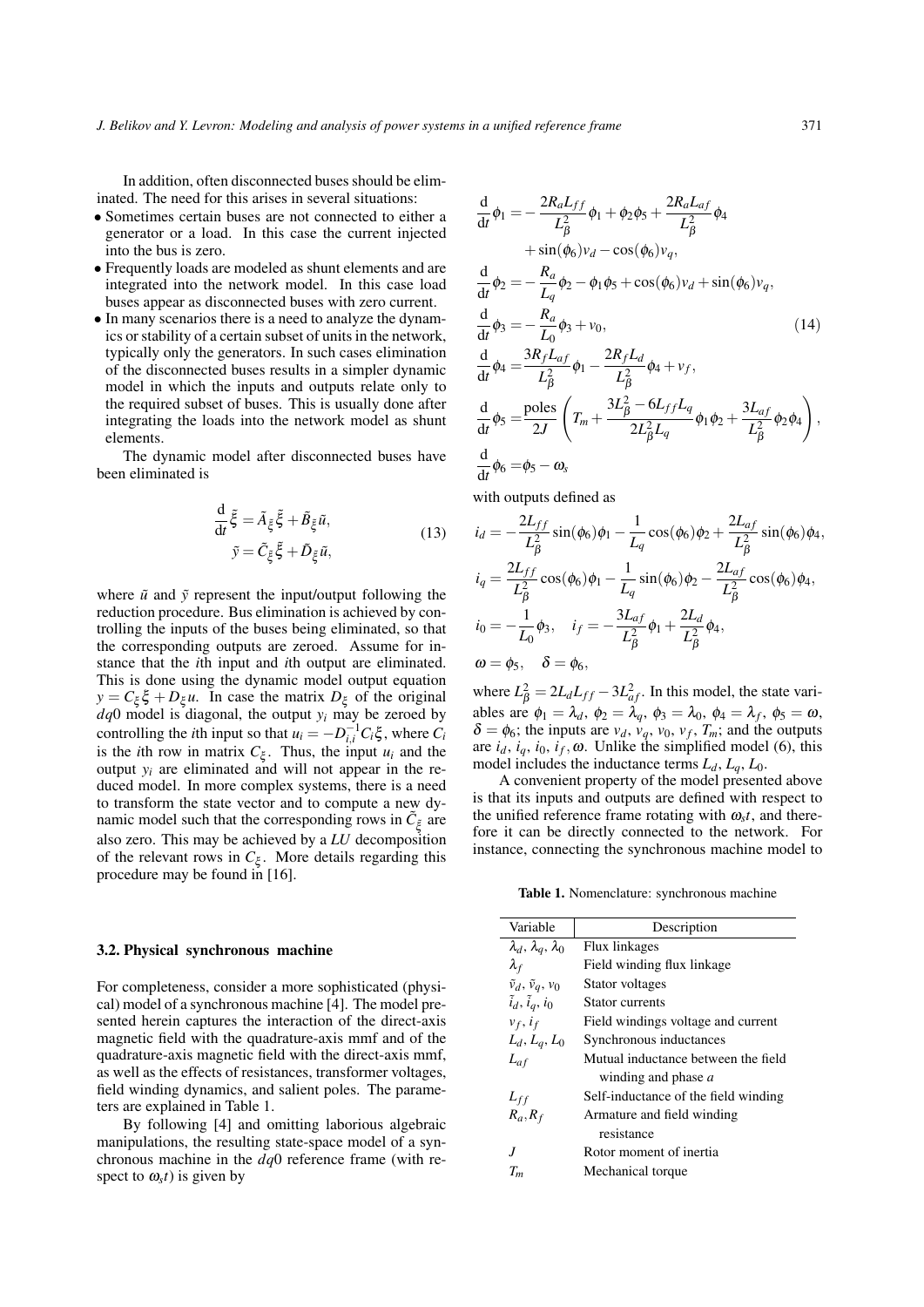an infinite bus is immediate. An infinite bus with a frequency of  $\omega_s$  is defined in this reference frame by  $v_d = \sqrt{2}V_g$ ,  $v_q = v_0 = 0$ , where  $V_g$  is the infinite bus RMS voltage. Therefore, a synchronous machine connected to an infinite bus can be modeled by direct substitution of these voltages into [\(3.2\)](#page-3-1).

#### 3.3. Photovoltaic generator

Similarly to the synchronous machine, photovoltaic inverters can also be represented in the unified reference frame that rotates with  $\omega_s t$ . Several models of photovoltaic generators are available in the recent literature, as reviewed in [\[10\]](#page-8-8). Regardless of the model used, *dq*0 signals defined in respect to a local reference frame can be converted to a unified reference frame. Here we demonstrate this process using a photovoltaic inverter model based on [\[19\]](#page-8-17). The inverter is modeled by

$$
\frac{\mathrm{d}}{\mathrm{d}t}v_b = \frac{1}{v_b C_b} \left[ P_{pv} - \frac{3}{2} \left( v_d \hat{i}_d + v_q \hat{i}_q \right) \right],
$$
  
\n
$$
k = K_p (v_b - v_{ref}) + K_i \int (v_b - v_{ref}),
$$
  
\n
$$
\hat{i}_d = k v_d, \ \hat{i}_q = k v_q, \ \hat{i}_0 = 0,
$$

where  $P_{pv}$  denotes the DC power at the output of the photovoltaic array,  $C_b$  is the bus capacitor (connected at the input of the switching devices),  $v_b$  is the bus capacitor voltage, and  $v_{ref}$  is the reference voltage for the bus capacitor control circuitry. The term  $\frac{3}{2}(v_d \hat{i}_d + v_q \hat{i}_q)$  is the inverter output power in terms of  $dq\ddot{0}$  signals. Based on [\[19\]](#page-8-17), a simple PI controller is used here to control the bus voltage  $v_b$ . Hence,  $K_p$  and  $K_i$  denote the coefficients for the proportional and integral terms, respectively. The second part describes the inverter output capacitor as

$$
\frac{\mathrm{d}}{\mathrm{d}t}\phi_1 = \frac{1}{C_{sh}}\left(\hat{i}_d - i_d\right) + \omega_s \phi_2,
$$
\n
$$
\frac{\mathrm{d}}{\mathrm{d}t}\phi_2 = \frac{1}{C_{sh}}\left(\hat{i}_q - i_q\right) - \omega_s \phi_1,
$$
\n
$$
\frac{\mathrm{d}}{\mathrm{d}t}\phi_3 = \frac{1}{C_{sh}}\left(\hat{i}_0 - i_0\right)
$$

with  $v_d = \phi_1$ ,  $v_q = \phi_2$ ,  $v_0 = \phi_3$ , and where  $C_{sh}$  is the inverter output capacitance.

#### 4. NUMERIC TEST CASES

This section shows several test cases that illustrate the main idea of modeling and analysis in the unified reference frame. Three networks with 4, 14, and 200 buses, whose parameters are taken from [\[15\]](#page-8-13), are considered. The first example presents a brief comparison between the quasi-static, *abc*, and *dq*0 models. The second and third examples are devoted to the small-signal analysis of the 14- and 200-bus networks.

#### 4.1. Comparison of quasi-static, *abc*, and *dq*0 models

Figure [3](#page-4-0) illustrates comparison between conventional *abc* and *dq*0 models presented in terms of sparsity and total number of nonzero elements for various test-case networks taken from the MATPOWER database [\[15\]](#page-8-13). The sparsity indices are computed as the ratio between zero elements in all system matrices and the total number of elements. Observe that both models have approximately the same number of nonzero elements; however, the *abc* model is slightly sparser.

Consider now a simple 4-bus network. Its single-line diagram is shown in Fig. [4.](#page-4-1)

The quasi-static and *dq*0 models were constructed using the software package available in [\[16\]](#page-8-14). The *abc* model was implemented using MATLAB toolbox Simscape Power Systems. The transient behavior is analyzed under changing operating conditions as depicted in Fig. [5.](#page-5-0) The input voltage is subsequently changed from the initial value as follows. The ramp signal with the slope of 200 and upper limit of 10 kV is used to change the *d* component of the input voltage  $v_{d,1}$  at time  $t = 0.02$  s. Then the input is stepped from 10 to 20 kV at  $t = 0.12$  s. The output current  $dq$  components are measured on bus 2. Observe that all models coincide in the steady state as expected. However, the *abc* and *dq*0 models are able to more accurately describe the transient behavior as they capture high-frequency phenomena.



Fig. 3. Comparison between *abc* and *dq*0 models. The top plot presents the sparsity index, and the bottom plot illustrates the total number of nonzero elements.

<span id="page-4-1"></span><span id="page-4-0"></span>

Fig. 4. Single-line diagram of a 4-bus system.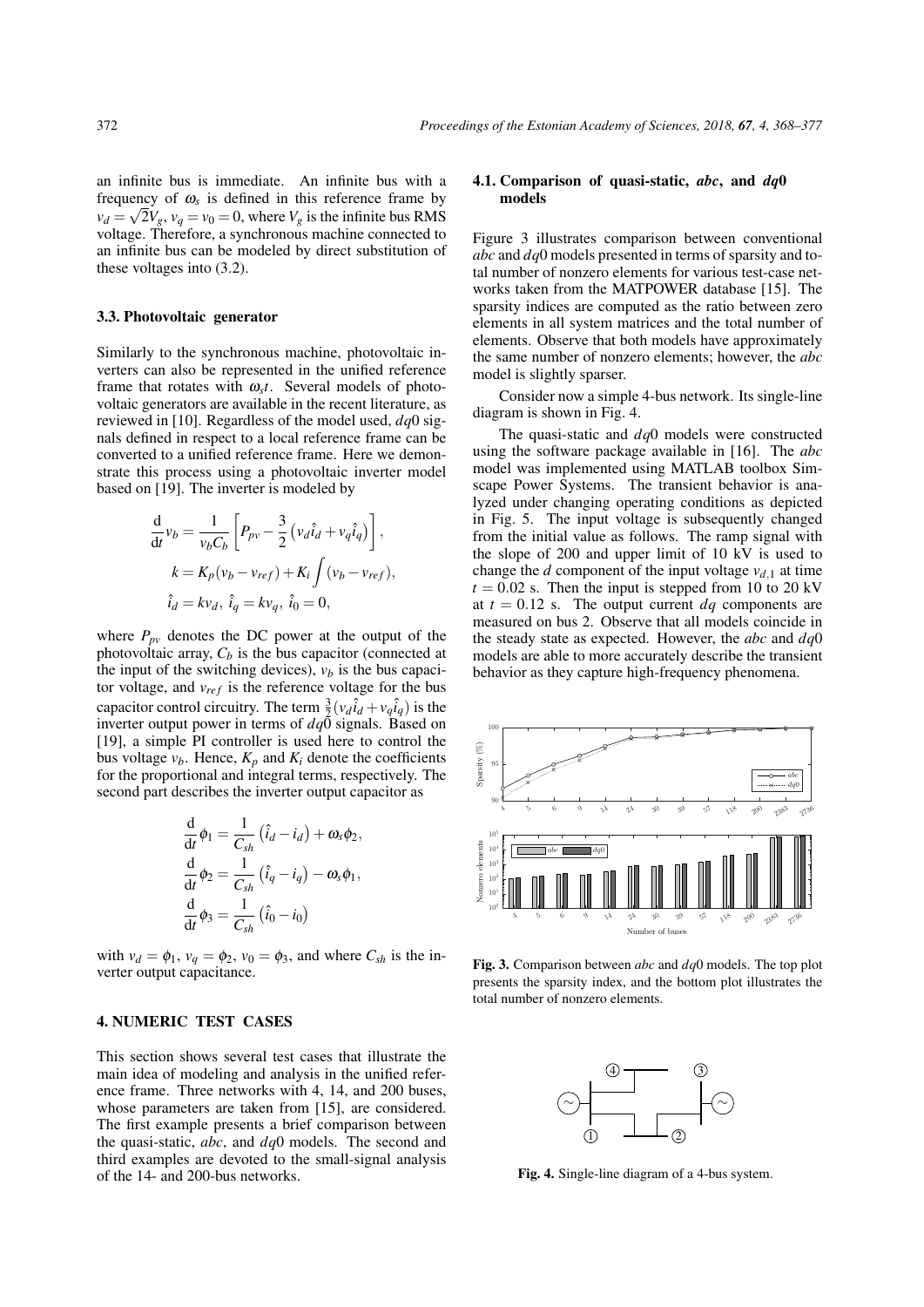

Fig. 5. Transient response of a 4-bus network. The lines correspond to quasi-static (- -),  $abc$  (--), and  $dq0$  ( $\cdots$ ) models.

#### 4.2. A 14-bus network

Consider now the IEEE 14-bus system. This network was modified by replacing synchronous machines connected to buses 6 and 8 by photovoltaic generators. Figure [6](#page-5-1) shows a single-line diagram of the system, which is composed of two 300 and 150 MW synchronous generators and two 20 MW photovoltaic energy sources. In this figure, the values of *P* in MW and *Q* in MVar represent the operating point, which is obtained by solving the power flow equations. Bus 1 represents an infinite bus modeled by a voltage source. The complete system is constructed in the unified *dq*0 reference frame. A sketch of the signal flow diagram of the complete system is shown in Fig. [7.](#page-5-2)

Simulation parameters of synchronous machines are given in Table [2.](#page-5-3) Note that mechanical input powers  $(P_m \approx T_m \omega_s)$  are used as new external inputs.



<span id="page-5-1"></span>Fig. 6. Single-line diagram of a 14-bus system with two synchronous machines (SG) and two renewable energy sources (PV). Values of *P* and *Q* denote the operating point (power flow solution).



<span id="page-5-2"></span><span id="page-5-0"></span>Fig. 7. Sketch of the signal flow diagram for the complete system. The following blocks are used: synchronous generator (SG), shunt capacitor (SC), photovoltaic generator (PV), and infinite bus  $(\infty)$ . Signals entering the network (dashed lines) are subject to rerouting.

Parameters of the infinite bus are  $v_{d,1} = 1.5 \cdot 10^5$  V and  $v_{q,1} = v_{0,1} = 0$  V. Moreover,  $\omega_s = 2\pi 50$  rad/s is used to define the frequency of the unified reference frame. Simulation parameters for photovoltaic generators are given in Table [3.](#page-5-4)

Further we perform a small-signal stability analysis of an interconnected system, which is done in several steps: first the system's operating point is computed by solving the system power flow equations and converting the resulting complex voltages and currents to *dq*0 quantities. Next, unit models are linearized in the neighborhood of this operating point, and the overall system is described using state equations. We start with the nominal case and use the initial values provided in Tables [2](#page-5-3) and [3.](#page-5-4) An array of Bode plots representing the frequency responses of the linear model is illustrated in Fig. [8](#page-6-0) for  $P_{m,2} \rightarrow P_2$  and  $P_{m,3} \rightarrow P_2$  input–output pairs. These figures demonstrate that synchronous machines are weakly coupled at low frequencies but nonetheless affect each other at a certain resonance frequency of about 30 rad/s.

<span id="page-5-3"></span>Table 2. Simulation parameters: synchronous machine

| Parameter            | SG1               | SG <sub>2</sub>   | Units             |
|----------------------|-------------------|-------------------|-------------------|
| $R_a$                | 5.46              | 10.2              | Ω                 |
| $R_f$                | 48.28             | 90.2              | Ω                 |
| $L_{ff}$             | 57.93             | 108.24            | H                 |
| $L_{af}$             | 2.46              | 4.59              | H                 |
|                      | $1.59 \cdot 10^3$ | $0.79 \cdot 10^3$ | kg.m <sup>2</sup> |
| $L_d = L_q = 0.1L_0$ | 0.21              | 0.39              | н                 |
| $P_m$                | 120               | 60                | МW                |
|                      |                   |                   |                   |

<span id="page-5-4"></span>Table 3. Simulation parameters: photovoltaic generator

| PV1. PV2 60 800 3.18 30 |    |    |    | $1.3 \cdot 10^{-6}$ | 0.3 |
|-------------------------|----|----|----|---------------------|-----|
| Units                   | иF | пF | МW |                     |     |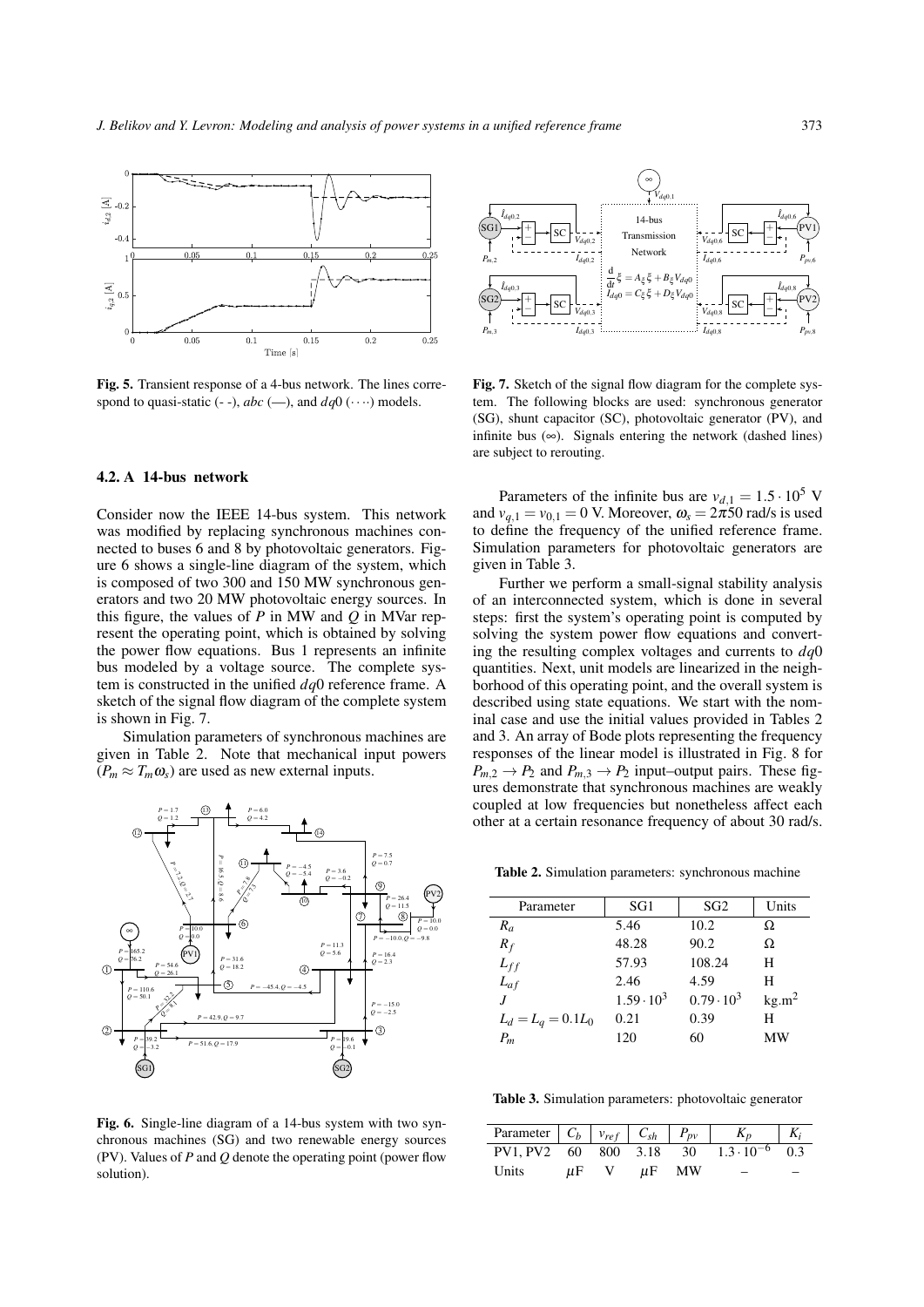

<span id="page-6-0"></span>Fig. 8. Frequency responses in a 14-bus network.

In addition, as expected, high frequencies in the mechanical powers are filtered by the network inductances and synchronous machines inertia.

The transient process is shown in Fig. [9](#page-6-1) for active powers. As expected, the infinite bus reacts to the changes in power generation. Table [4](#page-6-2) provides numeric information for the largest eigenvalues. These results are then visualized in Fig. [10\(a\),](#page-6-3) which shows the root locus of dominant poles for 3 intervals of changing operating conditions. In addition, steps are depicted in Fig. [10\(b\).](#page-6-4)

Next, the dynamic behavior is analyzed under the changing operating conditions as presented in Fig. [10\(b\).](#page-6-4) The nonlinear models of units are then re-linearized in the neighborhood of new operating points when the transient process is complete and the system is in the steady state. Time instances are selected as  $t \in \{1.9, 3.9, 5.9, 8\}.$ Signals are subsequently changed from their initial values as follows. The mechanical powers  $P_{m,2}$  and  $P_{m,3}$  of SG1 and SG2 at buses 2 and 3 are increased from 120 to 180 MW at  $t = 2$  s and from 60 to 90 MW at  $t = 6$  s, respectively. The DC power  $P_{pv,6}$  at the output of the photovoltaic array PV1 connected to bus 6 is decreased from 30 to 15 MW at  $t = 4$  s, while  $P_{pv,8}$  is kept constant (30 MW).



Fig. 9. Transient process of single-phase active powers.

Table 4. Change of the dominant eigenvalues

<span id="page-6-2"></span>

| $Eig. \#$ | Initial   | $P_{m,2}$ | $P_{pv,6}$ | $P_{m,3}$ |
|-----------|-----------|-----------|------------|-----------|
|           | $-2.1397$ | $-1.9505$ | $-1.9493$  | $-1.8084$ |
| ◠         | $-2.5316$ | $-2.3335$ | $-2.333$   | $-2.1191$ |

<span id="page-6-3"></span>1 200 SG mech. power [MW] 0.8 conter 150  $\overline{0}$ .  $P_{m,2}$  $P_{m,3}$ ed.  $\overline{0}$ . 100  $0.2$ ġ 50 Imag 0 2 4 6 8  $\boldsymbol{0}$ -0.2 45 PV DC power [MW] -0.4 0.02 40  $P_{pe,6}$  $-0.6$  $\boldsymbol{0}$  $P_{pe,8}$ -0.02 35  $-0.8$ -1.95 -1.948 30 -1  $-2.2$ 0 2 4 6 8  $-2.6$   $-2.4$   $-2.2$   $-2$   $-1.8$ Time [s]

<span id="page-6-4"></span>(a) Root locus of the eigen- (b) Change in  $P_{m,2}, P_{m,3}, P_{pv,6}$ values

Fig. 10. Eigenanalysis: root locus of the dominant eigenvalues when external input signals are changed. Dotted arrows indicate the direction of poles change.

From Fig. [9](#page-6-1) it can be seen that the provided changes in input powers directly affect the steady-state conditions and cause a change of the operating point. The presented analysis may assist in understanding the dynamic behavior of the system. For example, from Fig. [10\(a\)](#page-6-3) it follows that poles move toward the origin, which means that the response of the system becomes slower with the increase of external powers. In addition, observe that a change in the DC power  $P_{pv,6}$  of the photovoltaic array connected to bus 6 has a minor effect (zoomed area in Fig. [10\(a\)\)](#page-6-3) on the overall dynamics of the system, because poles are slightly moved from their positions. This is due to the fact that the photovoltaic inverter connected to the grid is less powerful than the respective synchronous machines. Clearly, if the amount or the overall capacity of photovoltaic energy sources is increased, the effect will be more significant. This, in particular, means that the proposed approach may help to estimate the amount of renewable energy produced by PVs within the stability limits.

#### 4.3. A 200-bus network

<span id="page-6-1"></span>In this section, we show that the proposed approach can be applied for the analysis of larger systems. In particular, consider a 200-bus system. A detailed description and numeric values can be found in [\[15\]](#page-8-13) based on [\[20\]](#page-8-18). Models of the transmission network, generators, and loads are constructed using [\[21\]](#page-8-19). Generators are described using the swing equation [\(6\)](#page-2-6), and loads are represented based on the balanced series *RL* impedances. The small-signal model is obtained similarly to the case of the 14-bus network. The complete (with attached units and loads) *dq*0 model has 1470 states and 48 external input signals (mechanical powers). All the components are modeled in the unified reference frame rotating with  $\omega_s = 2\pi 50$  rad/s. The sparsity pattern of the matrix *A* (sparsity index is 0.49%) and the distribution of the dominant eigenvalues are shown in Fig. [11.](#page-7-0) The dynamic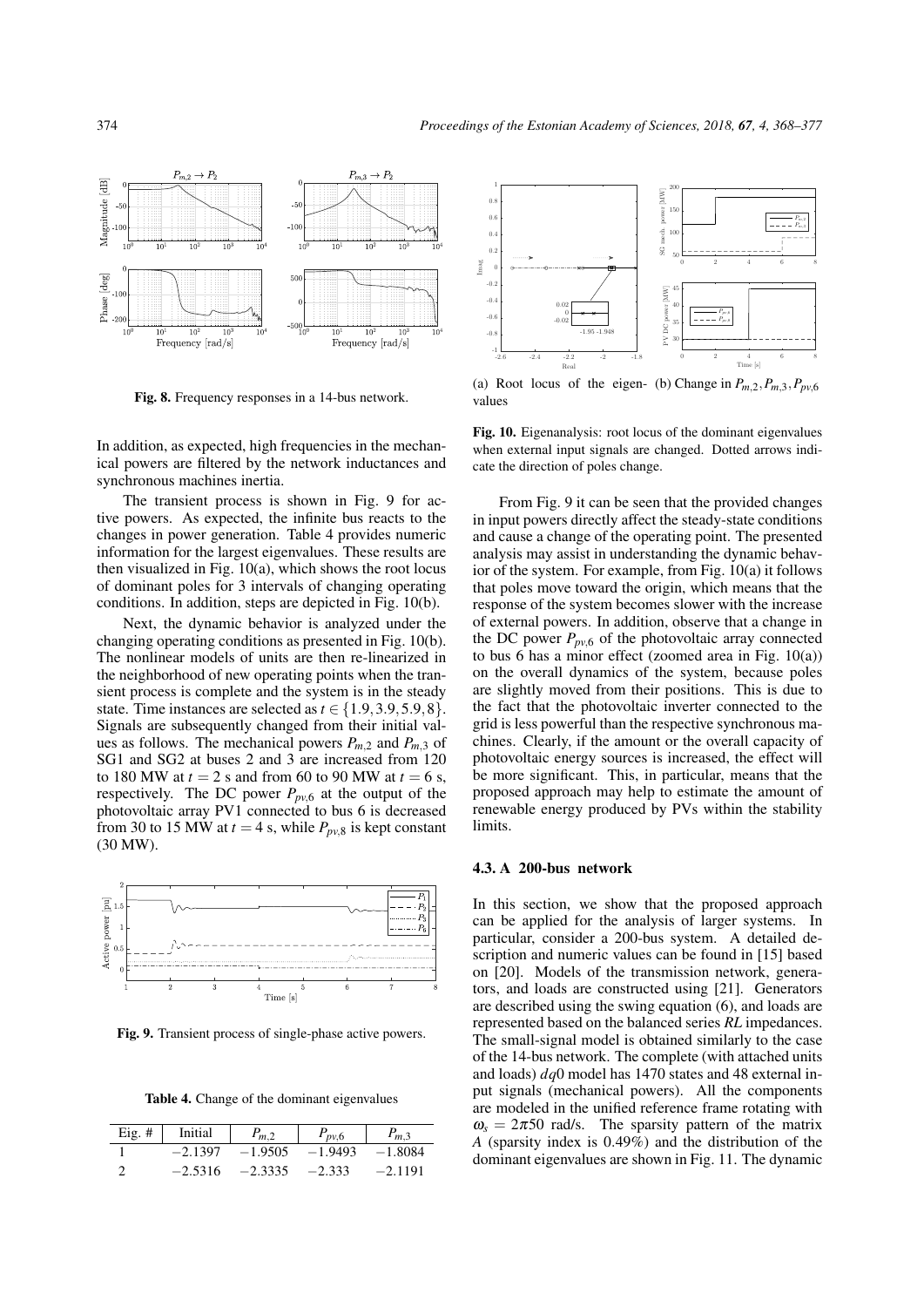

Fig. 11. Sparsity pattern of the matrix *A* and the distribution of the dominant eigenvalues for the *dq*0 model of the feedbackconnected 200-bus system.

behavior is further analyzed under changing operating conditions to demonstrate similarities and differences between quasi-static and *dq*0 models.

*Scenario (similarities)*: In the first test case the system is simulated under the nominal conditions, and then the overall active power demand of all loads is increased by 15% and 35% from 2229 to 2563 and 3009 MW, respectively. Table [5](#page-7-1) provides numeric information, in which the first three eigenvalues with the largest real parts are shown for both quasi-static (qs) and *dq*0 models. Observe that both quasi-static and *dq* models provide almost identical dominant poles.

*Scenario (differences)*: Consider first the case when the moment of inertia (*J*) of the synchronous machine connected to bus 196 is changed. The moment of inertia is first increased and then decreased by 4 times from the nominal value. The dominant poles of the quasi-static and *dq* models are similar for higher values but differ for a smaller moment of inertia. Table [6](#page-7-2) provides numeric information, in which the first several eigenvalues with the largest real part are shown. Observe that the *dq* model predicts that the system is unstable, but the quasistatic model fails to predict this instability.

Consider now the case when several line resistances are changed. In particular, we change the branch resistances for the lines connecting buses  $135 \rightarrow 133$ ,  $136 \rightarrow 133$ , and  $189 \rightarrow 187$ . First, branch resistances are increased by 1.5 times and then decreased by 5 times from their nominal values. Table [7](#page-7-3) provides the numeric information, in which the first three eigenvalues with the

<span id="page-7-1"></span>Table 5. Dominant poles: increase in active power consumption

| Model | $Eig. \#$ | Nominal   | Step $(15%)$ | Step (35%) |
|-------|-----------|-----------|--------------|------------|
| dq0   |           | $-1.1751$ | $-1.0612$    | $-0.7555$  |
| qs    |           | $-1.1706$ | $-1.0570$    | $-0.7522$  |
| dq0   | 2         | $-2.6954$ | $-2.6062$    | $-2.3191$  |
| qs    |           | $-2.6896$ | $-2.6007$    | $-2.3174$  |
| dq0   | 3         | $-2.7720$ | $-2.6549$    | $-2.3553$  |
| qs    |           | $-2.7697$ | $-2.6517$    | $-2.3473$  |

<span id="page-7-2"></span>Table 6. Dominant poles: change in the moment of inertia

| Model | Eig. $#$ | Nominal   | Increase  | Decrease          |
|-------|----------|-----------|-----------|-------------------|
| dq0   |          | $-1.5044$ | $-1.4843$ | $3.25 \pm 267.8j$ |
| qs    |          | $-1.5019$ | $-1.4819$ | $-1.5064$         |
| dq0   | 2        | $-2.8441$ | $-2.8422$ |                   |
| qs    |          | $-2.8447$ | $-2.8407$ | $-2.8455$         |
| dq0   | 3        | $-2.9222$ | $-2.9204$ | $-1.5100$         |
| qs    |          | $-2.9200$ | $-2.9183$ | $-2.9203$         |

<span id="page-7-3"></span><span id="page-7-0"></span>Table 7. Dominant poles: change in branch resistances

| Model | $Eig. \#$ | Nominal   | Increase  | Decrease            |
|-------|-----------|-----------|-----------|---------------------|
| dq0   |           | $-1.5044$ | $-1.5031$ | $0.13 \pm 310.98 i$ |
| qs    |           | $-1.5019$ | $-1.5006$ | $-1.5040$           |
| dq0   | 2         | $-2.8441$ | $-2.8471$ |                     |
| qs    |           | $-2.8447$ | $-2.8437$ | $-2.8463$           |
| dq0   | 3         | $-2.9222$ | $-2.9209$ | $-1.5100$           |
| qs    |           | $-2.9200$ | $-2.9188$ | $-2.9220$           |

largest real part are shown. Observe that although the quasi-static model provides quite similar results for the 'increase' case, it fails to predict instability when resistances are decreased.

This example shows that the traditional small-signal stability analysis based on quasi-static approximation of the network has to be used carefully as in some cases it may give misleading results.

#### 5. DISCUSSION AND CONCLUSIONS

A developing solution to model the dynamics of largescale power systems is to use *dq*0 quantities, assuming that the transmission network is symmetrically configured. This approach combines two properties of interest: similar to transient models, *dq*0-based models are derived from physical models and are therefore accurate at high frequencies. In addition, similarly to timevarying phasor models, *dq*0 models are time invariant. This property allows one to define an operating point and enables small-signal analysis. As a result, *dq*0-based analysis is expected to be beneficial when considering the stability of large-scale power networks that include a variety of distributed and renewable power sources.

A current challenge is to merge various *dq*0-based models appearing in the literature to obtain a complete model of a large power system. In this paper we approach this problem by representing various *dq*0 models in a reference frame rotating with a unified angle. This enables direct connections between units of different types and the network and provides a means to perform a smallsignal stability analysis of large-scale systems. This approach is demonstrated on the basis of two standard units (synchronous machine and photovoltaic generator), and in addition, a model of the transmission network based on the unified reference frame is provided. The paper is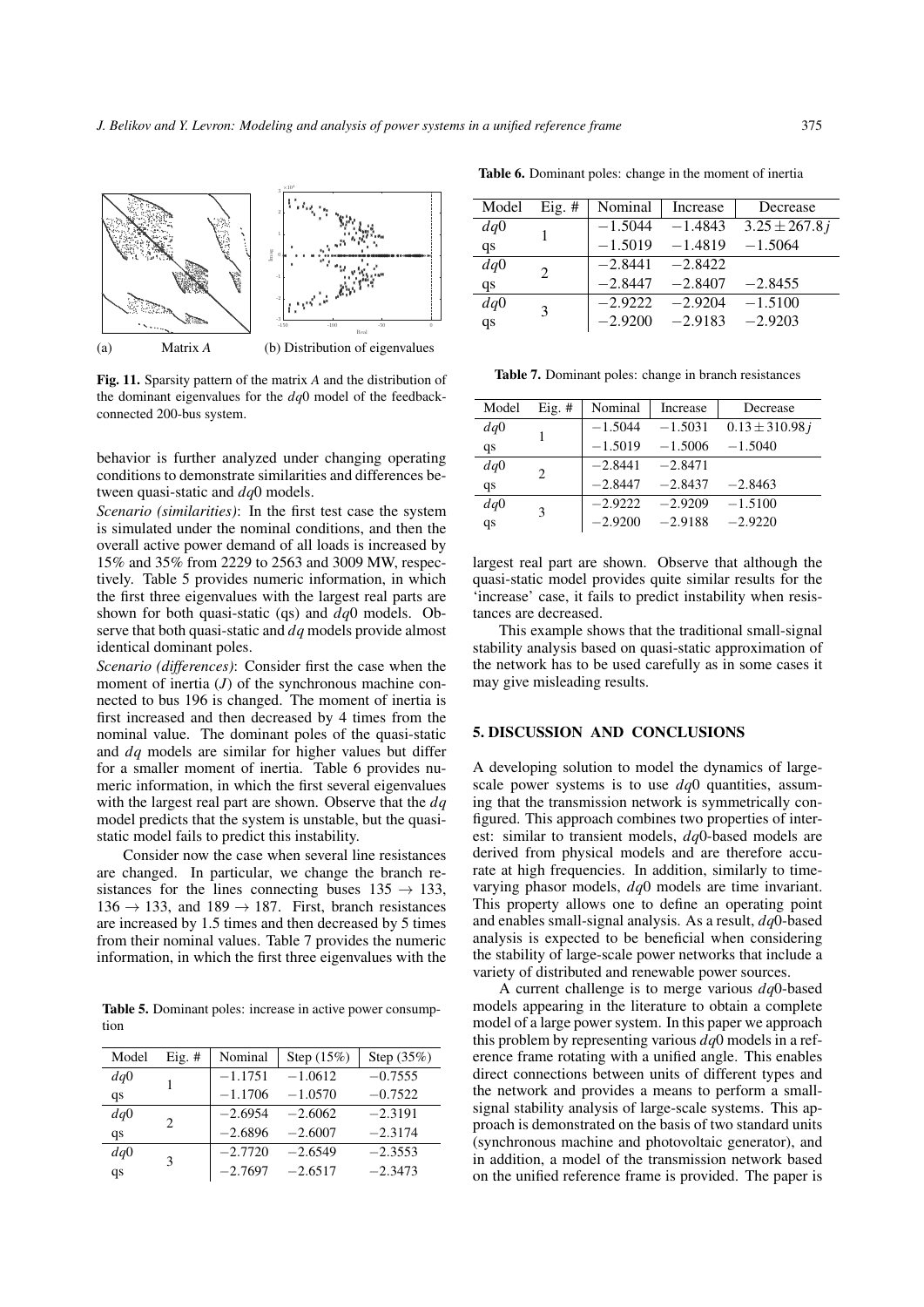accompanied by a free software package available in [\[16\]](#page-8-14) that constructs the proposed dynamic models and provides tools for dynamic simulations and stability studies based on *dq*0 quantities. Three particular examples are presented in this paper.

### ACKNOWLEDGMENTS

J. Belikov was supported by the Estonian Research Council grant MOBTP36. Y. Levron was partly supported by the Grand Technion Energy Program (GTEP). The publication costs of this article were covered by the Estonian Academy of Sciences.

# **REFERENCES**

- <span id="page-8-0"></span>1. Ilić, M. and Zaborszky, J. Dynamics and Control of Large *Electric Power Systems*. Wiley, New York, 2000.
- <span id="page-8-1"></span>2. Demiray, T. and Andersson, G. Comparison of the efficiency of dynamic phasor models derived from ABC and DQ0 reference frame in power system dynamic simulations. In *The 7th IET International Conference on Advances in Power System Control, Operation and Management*. Hong Kong, China, 2006, 1–8.
- <span id="page-8-2"></span>3. Yang, T., Bozhko, S. V., and Asher, G. M. Modeling of uncontrolled rectifiers using dynamic phasors. In *Electrical System for Aircraft, Railway and Ship Propulsion (ESA RS)*. IEEE, 2012, 1–6.
- <span id="page-8-3"></span>4. Fitzgerald, A. E., Kingsley, C., and Umans, S. D. *Electric Machinery*. McGraw-Hill, New York, 2003.
- <span id="page-8-4"></span>5. Eid, A. Utility integration of PV-wind-fuel cell hybrid distributed generation systems under variable load demands. *Int. J. Elec. Power*, 2014, 62, 689–699.
- 6. Huang, B. and Handschin, E. Characteristics of the dynamics of distribution electrical networks. *Int. J. Elec. Power*, 2008, 30(9), 547–552.
- <span id="page-8-5"></span>7. Teodorescu, R., Liserre, M., and Rodriguez, P. *Grid Converters for Photovoltaic and Wind Power Systems*. John Wiley & Sons, 2011.
- <span id="page-8-6"></span>8. Sauer, P. W., Lesieutre, B. C., and Pai, M. A. Transient algebraic circuits for power system dynamic modelling. *Int. J. Elec. Power*, 1993, 15(5), 315–321.
- <span id="page-8-7"></span>9. Krause, P. C., Wasynczuk, O., Sudhoff, S. D., and Pekarek, S. *Analysis of Electric Machinery and Drive Systems*. Wiley-IEEE Press, 2013.
- <span id="page-8-8"></span>10. Schiffer, J., Zonetti, D., Ortega, R., Stankovic, A. M., ´ Sezi, T., and Raisch, J. A survey on modeling of microgrids—From fundamental physics to phasors and voltage sources. *Automatica*, 2016, 74, 135–150.
- <span id="page-8-9"></span>11. Katiraei, F., Iravani, M. R., and Lehn, P. W. Small-signal dynamic model of a micro-grid including conventional and electronically interfaced distributed resources. *IET Gener. Transm. Dis.*, 2007, 1(3), 369–378.
- <span id="page-8-10"></span>12. Levron, Y. and Belikov, J. Observable canonical forms of multi-machine power systems using dq0 signals. In *IEEE International Conference on the Science of Electrical Engineering*. Eilat, Israel, 2016, 1–6.
- <span id="page-8-11"></span>13. Belikov, J. and Levron, Y. A sparse minimal-order dynamic model of power networks based on dq0 signals. *IEEE Trans. Power Syst.*, 2018, 33(1), 1059–1067.
- <span id="page-8-12"></span>14. Levron, Y. and Belikov, J. Modeling power networks using dynamic phasors in the dq0 reference frame. *Electr. Pow. Syst. Res.*, 2017, 144, 233–242.
- <span id="page-8-13"></span>15. Zimmerman, R. D., Murillo-Sánchez, C. E., and Thomas, R. J. MATPOWER: steady-state operations, planning, and analysis tools for power systems research and education. *IEEE Trans. Power Syst.*, 2011, 26(1), 12–19.
- <span id="page-8-14"></span>16. Levron, Y. and Belikov, J. DQ0 dynamics—Software manual. Technion—Israel Institute of Technology, Haifa, Israel, 2017. [https://a-lab.ee/sites/default/files/manual.](https://a-lab.ee/sites/default/files/manual.pdf) [pdf.](https://a-lab.ee/sites/default/files/manual.pdf)
- <span id="page-8-15"></span>17. Sauer, P. W. and Pai, M. A. *Power System Dynamics and Stability*. Prentice Hall, Upper Saddle River, New Jersey, 1998.
- <span id="page-8-16"></span>18. Szczesniak, P., Fedyczak, Z., and Klytta, M. Modelling ´ and analysis of a matrix-reactance frequency converter based on buck-boost topology by DQ0 transformation. In *The 13th International Power Electronics and Motion Control Conference*. Poznan, Poland, 2008, 165– 172.
- <span id="page-8-17"></span>19. Levron, Y., Canaday, S., and Erickson, R. W. Bus voltage control with zero distortion and high bandwidth for single-phase solar inverters. *IEEE Trans. Power Electron.*, 2016, 31(1), 258–269.
- <span id="page-8-18"></span>20. Birchfield, A. B., Xu, T., Gegner, K. M., Shetye, K. S., and Overbye, T. J. Grid structural characteristics as validation criteria for synthetic networks. *IEEE Trans. Power Syst.*, 2017, 32, 3258–3265.
- <span id="page-8-19"></span>21. Levron, Y. and Belikov, J. Open-source software for modeling and analysis of power networks in the dq0 reference frame. In *IEEE PES PowerTech Conference*. Manchester, UK, 2017, 1–6.